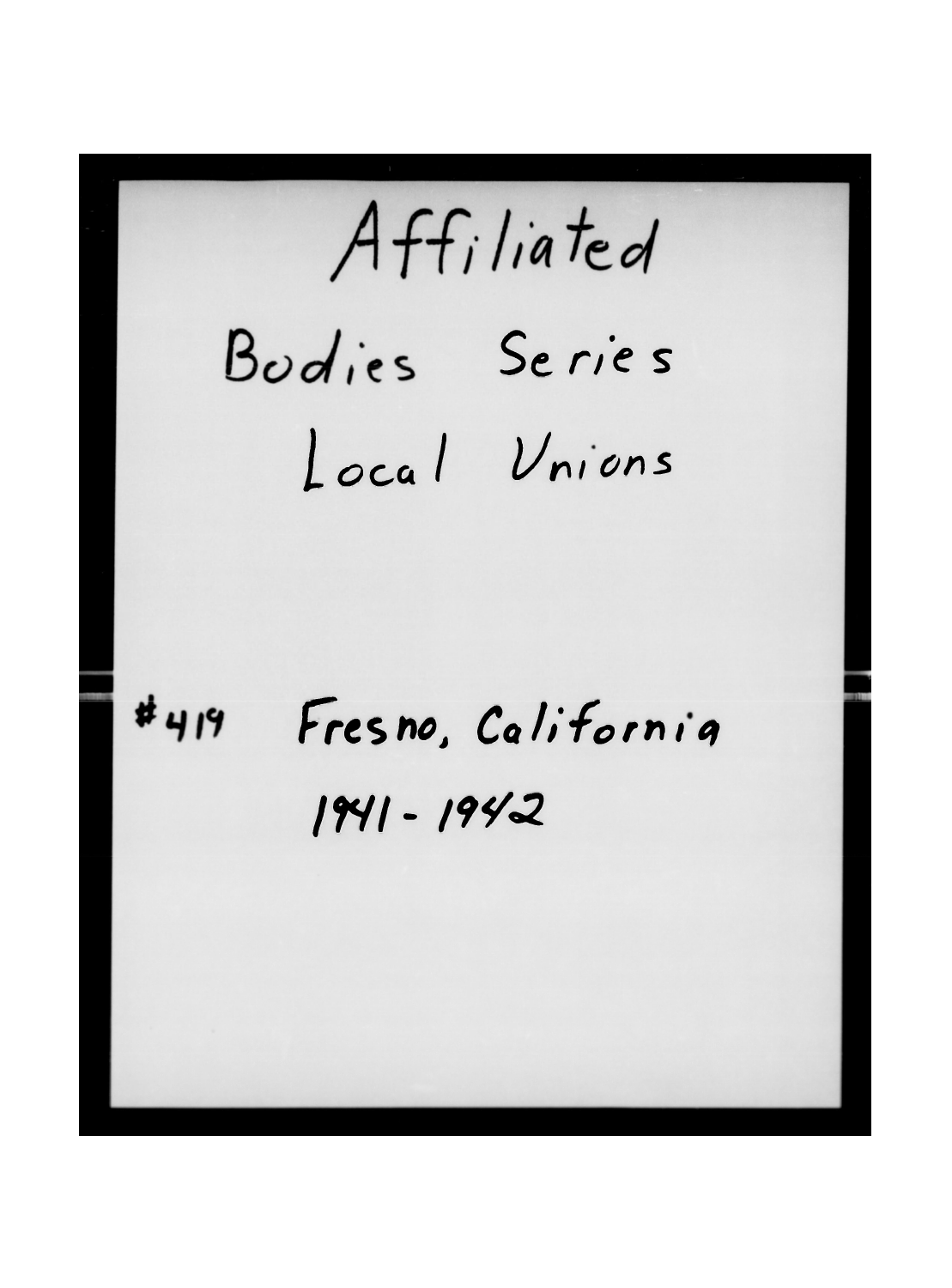

## **ICE SERVICE**  $\mathbf{E}$ ,  $\mathbf{H}$ **TEAMSTERS CHAUFFEURS!** WARFHOLISE MEN & HELPERS OF AMERICA

AFFILIATED WITH THE AMERICAN FEDERATION «LABOR

> INDIANAPOLIS, IND. WOLF HOTEL, Stockton, California<br>December 23, 1941

Mr. Daniel J. Tobin 222 East Michigan Street Indianapolis, Indiana

Dear 3ir and Brother:

The following is a report of my activities for the month of December 1941. During the month I spent my time in Bakersfield, Los Angeles, Tehachapi, Fresno, Modesto, Sacramento, Stockton, Vallejo, San Jose and San Francisco.

It was necessary for myself and the Secretary of<br>Local 87, K. R. Hoshaw, to go to Los Angeles and appear<br>before the N.L.R.B. not later than December 3, 1941, in regard to the election of the analoges of the Monolith Portland Cement Commay at Tehschapi. If our petition carries, it will automatically kill the previous election won by the C.I.O., 145 votes to 119 votes for the A.F.L. Local 87 is making progress each week getting new applications and if a new election is held Local 37 will have a substantial majority.

Local 431, Fresno, is organizing the garage, tire and vulcemizing shop employees. It is also in negotiations with the Mik Dealers Association of Fresno and also in negotiations with the milk Products Association covering the condenarry plants.

Local 439, Stockton, is also in megotiations with the same woople. Local 439 mas just signed a closed shop agreement with the milk Distributors Association of Stockton for an increase on all drivers of 415.00 and 417.50 for all inside ..elp, for a period of one year.

It was necessary for me to go to Vallejo to sign an agreement for Local 490 with the Henry Kaiser Company who has a contract at the Navy Yard at Lare Island and always insista that an International Representative sign their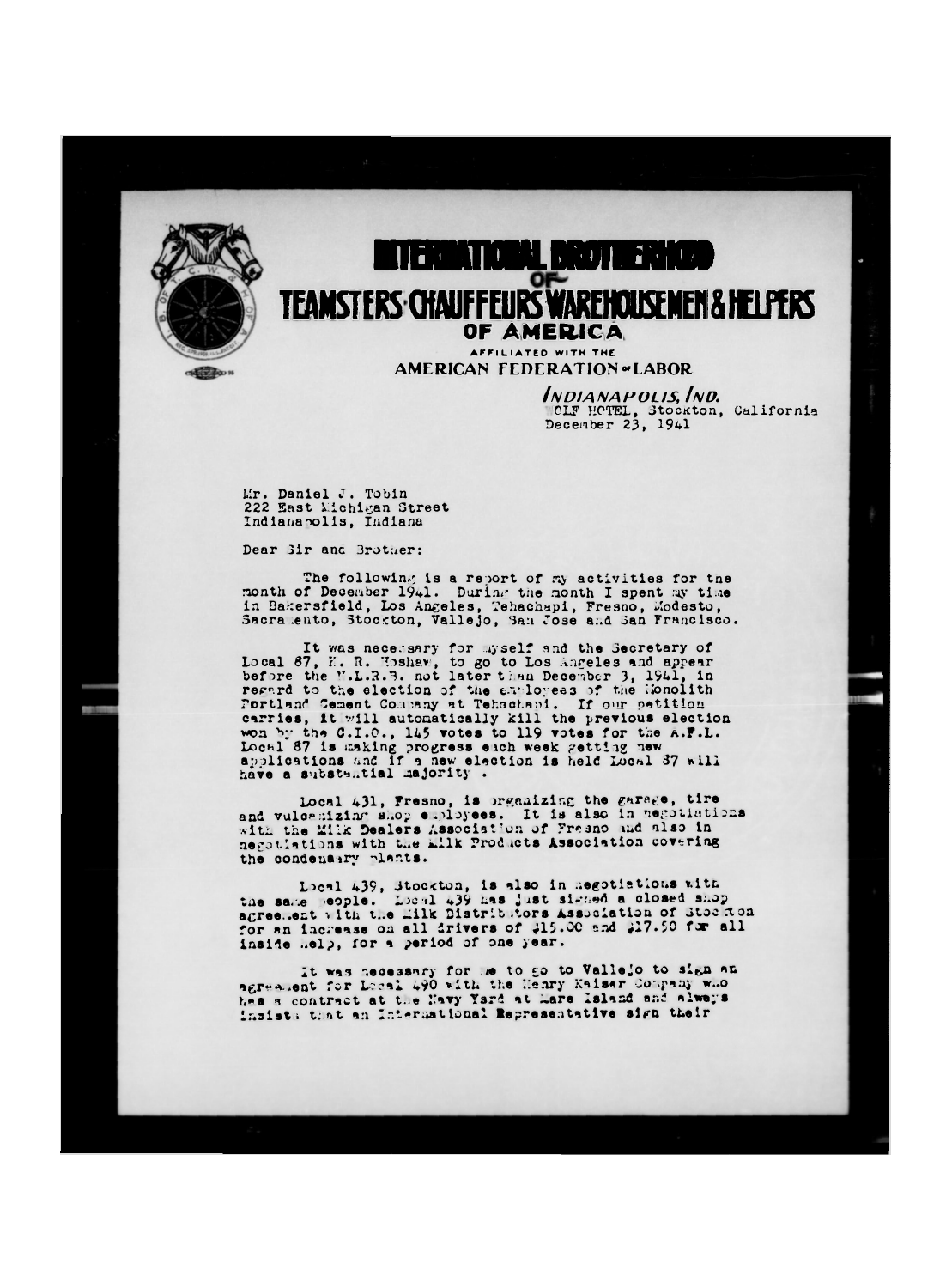December 23, 1941

<u>וורה</u>

Page 2<br>**WJC** to DJT

agreements.

Local 287, Sam Jose, I was called to Salinas to check some of the misunderstandings that had come up on some Government work. This matter was settled satisfactorily. This Local is also in negotiations with the **Hilk Dealers Association** and also with the Milk Products Association covering condensaries, which looks favorable for an increase in wages.

I have also been in 3an Francisco on the new Highway Agreement negotiations.

The Laundry "agon Drivers Local 419 of Fresno has asked Local 431, Fresno, to take Local 419 over as they are **only** about 45 drivers. Tnis was done by a unanimous **vote**  of Local 419 and Local 431 has agreed to ta<e them. I **also**  would recommend tnat you endorse their action.

**I am indeed glad to report to you that the Local Unions in the 3anta Clara, Jan Joaquin and 3acramento Valleys under Receiver-Trusteeship of the International Union have purcixased Government 3avings and Government Defense Bonds as snown; Local** 287, **3an Jose,** ^10,000; **Local** 431, **Fresno, vl0**,000; **Local** 439, **Stockton,** *+11,COG* **and Local** 87, **Bakersfield, is arrangements to purchase bonds on a smaller scale.** 

**I have made arrangements to spend Christinas in 3an Frapoiaco. Hoping this report meets** v**/ith your approval and with ay very best wisues for a very Happy** Hew **Yeur, I an** 

Fraternally yours

 $\sqrt{1-a}$ 

WJC:EB

 $\blacksquare$ . J.  $\ell$  aboy Intermational Representativ